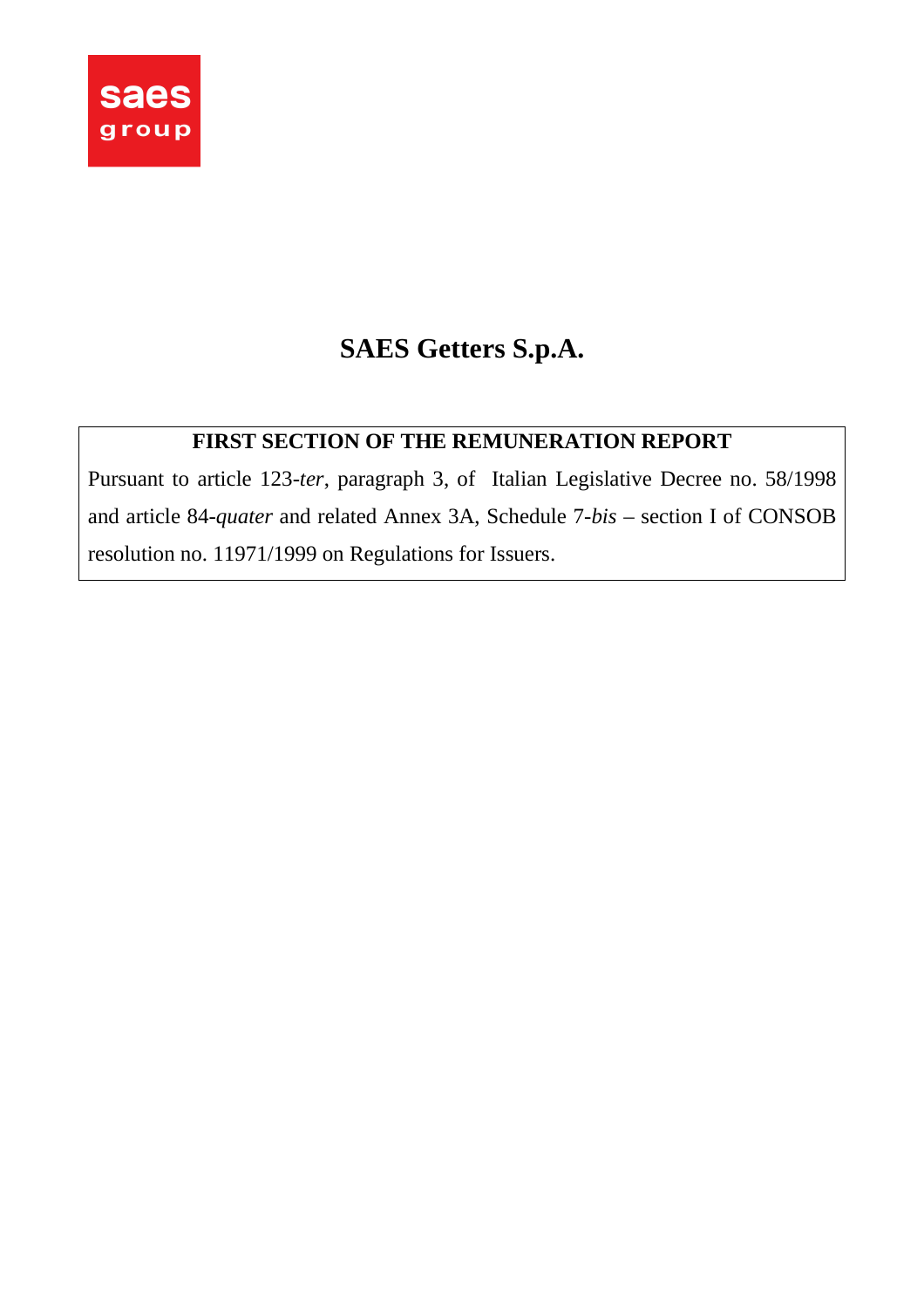$page - 2 -$ 

# **SAES GETTERS S.P.A. Remuneration Policy for Strategic Resources - 2016**

## **Foreword**

The remuneration of directors and other executives with strategic responsibilities within SAES Getters S.p.A. (hereafter "**SAES**" or the "**Company**") is determined to be of an amount sufficient to attract, retain, and motivate qualified professionals with the attributes needed to successfully manage the Company.

 The Company defines the general policy on remuneration annually (the "Policy"), which summarizes the principles and procedures which the SAES Group (as defined hereafter) abides by, in order to:

- **Allow for the correct application** of remuneration practices as defined hereafter;
- guarantee an adequate level of **transparency** with regard to remuneration policies and the amounts paid out;
- favor the **proper involvement** of the competent Company bodies in the approval of the Remuneration Policy.

The Policy is drafted in light of the recommendations contained in art. 6 of the Self-Regulatory Code of Borsa Italiana S.p.A. - as amended on July 2015, adopted by SAES, and in keeping with the provisions of art. 123-*ter* of Italian Legislative Decree No. 58 of February 24, 1998, as amended (the "Consolidated Finance Act"), with art. 84-*quater* of the CONSOB Regulations, approved with resolution no.11971 of May 14, 1999, as amended (the "Regulations for Issuers"), and with Annex 3A to the Regulations for Issuers, Schedule 7-*bis*. The Policies are also drafted in compliance with the regulatory provisions contained in the procedure for transactions with related parties, approved by the Board of Directors of the Company on November 11, 2010, pursuant to the regulations adopted by CONSOB with resolution no.17221 of March 12, 2010, as amended.

The Policy applies to Directors and Executives with Strategic Responsibilities, as further detailed hereafter.

Some of the terms frequently used herein are defined as follows:

**Code/Self-Regulatory Code**: the Self-Regulatory Code of listed companies, approved in July 2015 by the Corporate Governance Committee, promoted by Borsa Italiana S.p.A.

**Compensation and Appointment Committee:** the Compensation and Appointment Committee created by the Company in implementing art. 6 of the Code.

**Executive Directors or Executives vested with special powers:** the directors of SAES Getters S.p.A. holding the offices of President and Managing Director.

**Non-executive and/or independent directors or directors without special powers:** all the directors of SAES Getters S.p.A. appointed by the shareholders and directors in other companies of the Group SAES that are also directors of the Group.

**Executives with Strategic Responsibilities**: the persons vested with the powers and direct or indirect responsibilities over the planning, management, and control of the Company's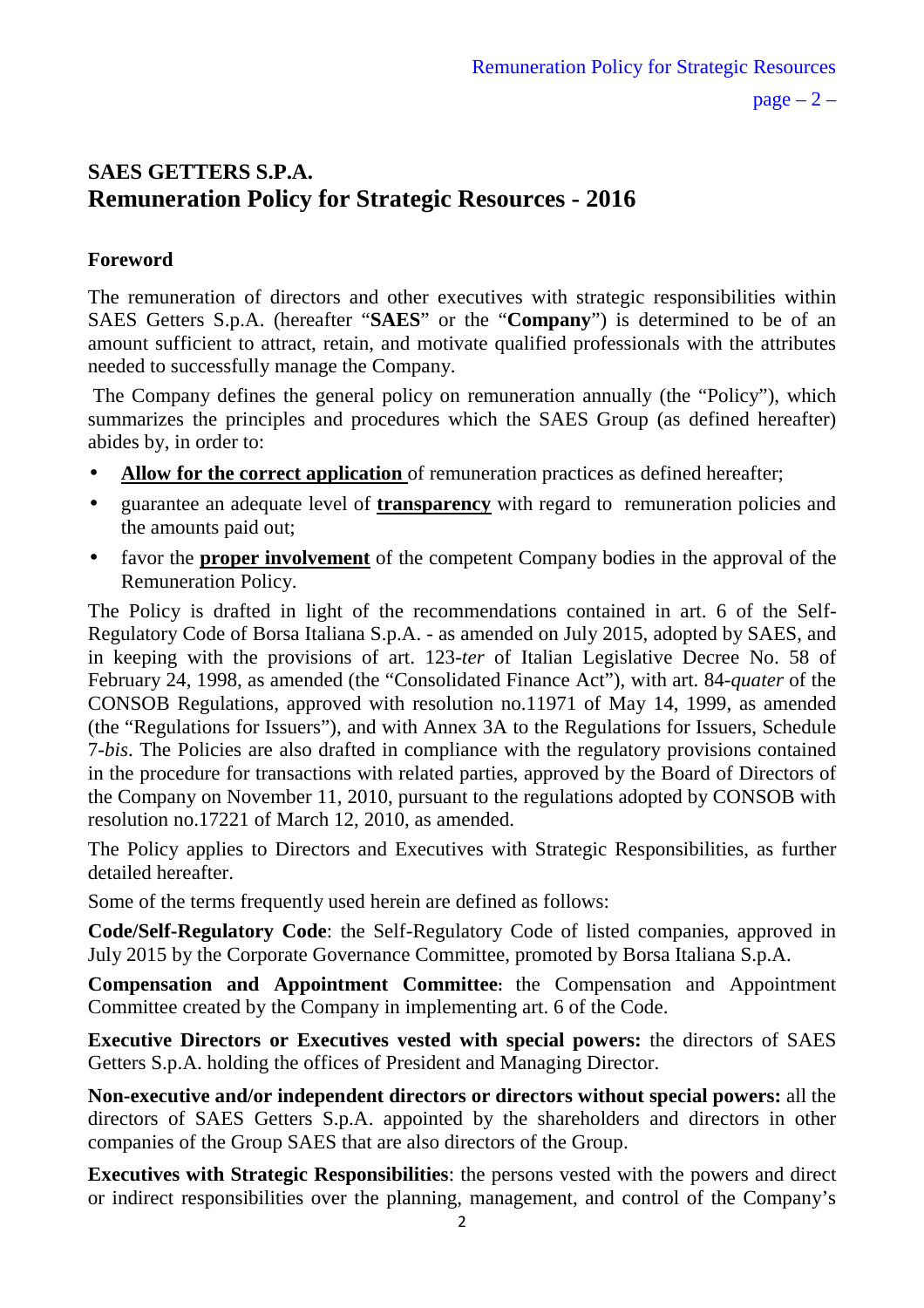activities, including directors (whether executive or non-executive) of the Company, and all the regular members of the Audit Committee, as defined in the regulations adopted by CONSOB with resolution no. 17221 of March 12, 2010, as amended, on related party transactions.

**Group or SAES Group***:* the group of companies controlled by or connected to SAES pursuant to art. 2359 of the Civil Code.

**GAE:** the fixed gross annual earnings component for employees.

**MBO (Management by Objectives)***:* indicates the annual variable component of remuneration paid to executives based on the attainment of predefined company objectives (for directors with executive responsibilities).

**PFS (Partnership for Success):** means the annual variable component of remuneration (on target bonus of 40% of the base salary), based on the achievement of pre-defined business objectives for executives with strategic responsibilities.

LTI Plan: indicates the "Long Term Incentive" Plan as illustrated in paragraph 7 of this Policy, with regard to executive directors, and in paragraph 9, with regard to executives with strategic responsibilities (excluding members of the Board of Statutory Auditors). Payment of such long-term component of variable remuneration is deferred by three years.

**Variable Remuneration***:* remuneration connected with the attainment of annual and longterm objectives, a relevant part of which (LTI Plan) is paid in deferred rates, as required by the provisions on company governance in the Code. The MBO/PFS and the LTI Plan constitute the total Variable Remuneration.

Yearly Total Direct Remuneration Target: indicates the sum (i) of the fixed gross annual earnings component, (ii) the variable gross annual earnings component that the executive would receive in case of achievement of objectives; (iii) the annualization of the medium/long term gross variable component (so-called LTI Plan) that the executive has a right to receive in case of the achievement of medium/long term objectives.

# **1. Principles and objectives**

The Company defines and applies a Policy on remuneration every year.

This Policy has been formalized in order to attract, motivate, and retain the resources with the professional characteristics required to achieve the objectives set by the Group, which is operating in increasingly more complex, diverse, and highly competitive technological markets, while also taking into account the dynamics of the labor market.

In recent years the "business model" of the SAES Group has undergone considerable change. This has required and still requires a continuous alignment of its Remuneration Policies. More specifically, the Company operates through its Business Units in multiple international markets, in different technological environments and, although its headquarters are located in Italy, the Group management involves a specific multi-business approach with different speeds depending on the business / market, requiring complex skills and a strong cultural and managerial flexibility.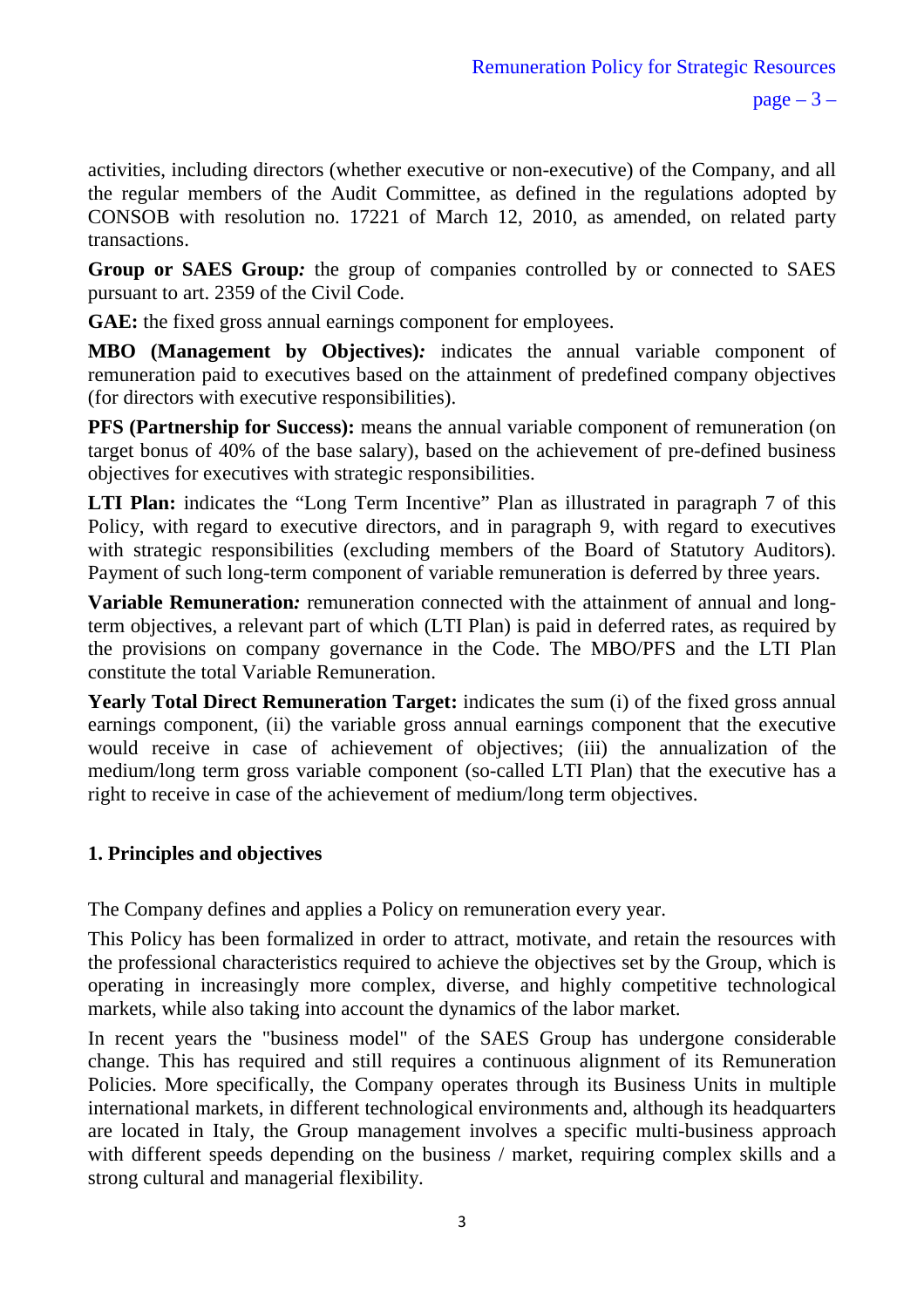The Policy has been defined in order to align the interests of the top management with those of the shareholders, and is designed to pursue the prime objective of creating sustainable assets in the medium/long term. A fundamental aspect of said objective is represented by the consistent and compliant observance, over time, of the core principles of this Policy.

Therefore, the most relevant aspect in determining remuneration is the creation of mechanisms that allow executives to identify with the Company, that are adequate for the global market of reference and that guarantee organizational stability.

### **2. Compensation and Appointment Committee**

The Board of Directors, set up the "Compensation Committee" as part of the Board on December 17, 1999, now known as the Compensation and Appointment Committee, and it is responsible for consulting and proposition-oriented tasks. In particular, in compliance with art. 6 of the Self-regulatory Code entitled "Remuneration of Directors", the Compensation and Appointment Committee, as far as the management of remuneration issues is concerned:

- 1) draws up and defines a Remuneration Policy and submits it to the Board of Director for approval;
- 2) periodically evaluates the adequacy, the overall coherence and the practical application of the Policy on the remuneration of directors and executives with strategic responsibilities and provides the Board of Directors with proposals and opinions with regard to the policies adopted by the Company with regard to remuneration, based on the information provided by the executive officers, and suggesting improvements, where needed;
- 3) examines the proposals on the remuneration of executive officers and executives with strategic responsibilities;
- 4) expresses opinions or submits proposals to the Board of Directors on the remuneration of executives vested with special appointments, based on the Policy;
- 5) verifies the accuracy and correct application of remuneration criteria for the Company's executives with strategic responsibilities and their consistency over time;
- 6) proposes and collaborates in establishing objectives (targets) with regard to the variable remuneration plans for executive directors;
- 7) verifies the achievement of the variable remuneration target defined for executive officers;
- 8) verifies the application of the resolutions taken by the Board of Directors with regard to remuneration.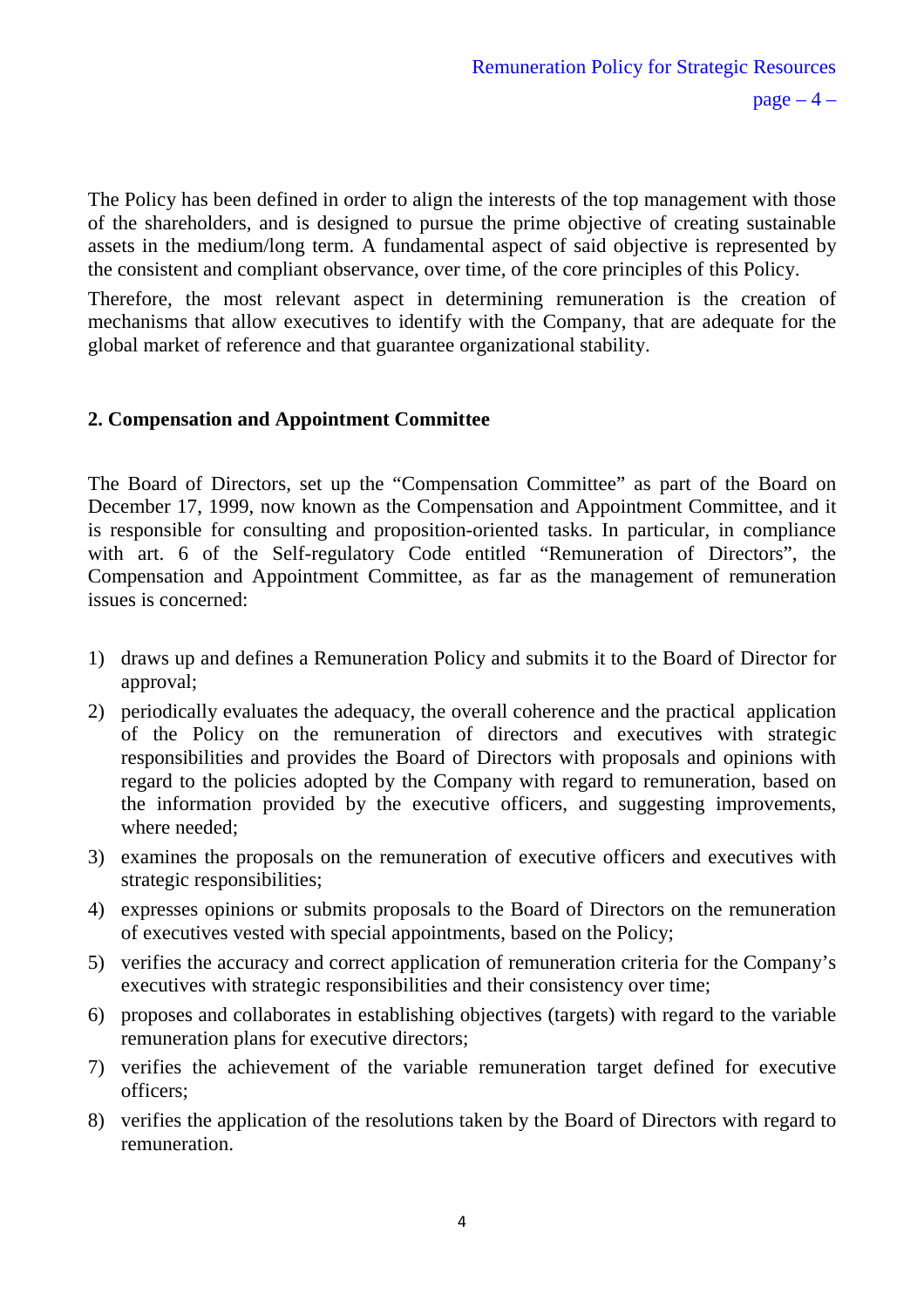To date, the members of the Compensation and Appointment Committee, pursuant to art.6, para. 3 of the Self-Regulatory Code is composed of independent directors and nonexecutive directors, and more precisely by the following people: Ms. Guadiana Giusti (independent director), Ms. Luciana Rovelli (independent director) and Mr. Adriano De Maio (non-executive Director<sup>1</sup>).

All members of the Compensation and Appointment Committee possess extensive experience in economics / finance and remuneration, which is assessed by the Board of Directors at their time of appointment.

# **3. Procedure for the definition, approval, and implementation of the Policy**

The Policy was defined following a transparent process in which the Compensation and Appointment Committee and the Board of Directors played a leading role.

The Board of Directors, as proposed by the Compensation and Appointment Committee, defines and approves the Policy.

The Compensation and Appointment Committee, in carrying out its tasks, ensures that there are suitable functional and operational connections with the competent Company structures. In particular, the Company's Human Resource Department, with the assistance, where needed, of specialized consulting firms, provides the Compensation and Appointment Committee with all the information and analyses it requires.

The Chairman of the Board of Statutory Auditors or other auditor appointed by the Chairman participates in the meetings of the Compensation and Appointment Committee. Such meetings can be attended also by the other Statutory Auditors.

Once defined, the proposed Policy drafted by the Compensation and Appointment Committee is submitted for the approval of the Board of Directors, who may make the amendments or alterations it may deem necessary.

The Board of Directors, having heard the Statutory Auditors and keeping in mind the observations and proposals of the Compensation and Appointment Committee, reaches a final resolution on the Policy and approves the remuneration report detailed in the paragraph below.

The Compensation and Appointment Committee approved the proposed Policy for the year 2016 on January 20, 2016 (after having discussed it in the meeting of December 16, 2015). During this meeting the Committee evaluated the adequacy, the overall coherence and the practical application of the 2015 Policy compared to the measures implemented by the Company.

The Board of Directors approved the Policy for the year 2016 on February 18, 2016.

Based on the Policy, the following are approved:

 $\overline{a}$ 

<sup>1</sup> Qualify as independent director pursuant to the provisions of articles 147-ter, paragraph 4, and 148, paragraph 3, of the Consolidated Finance Act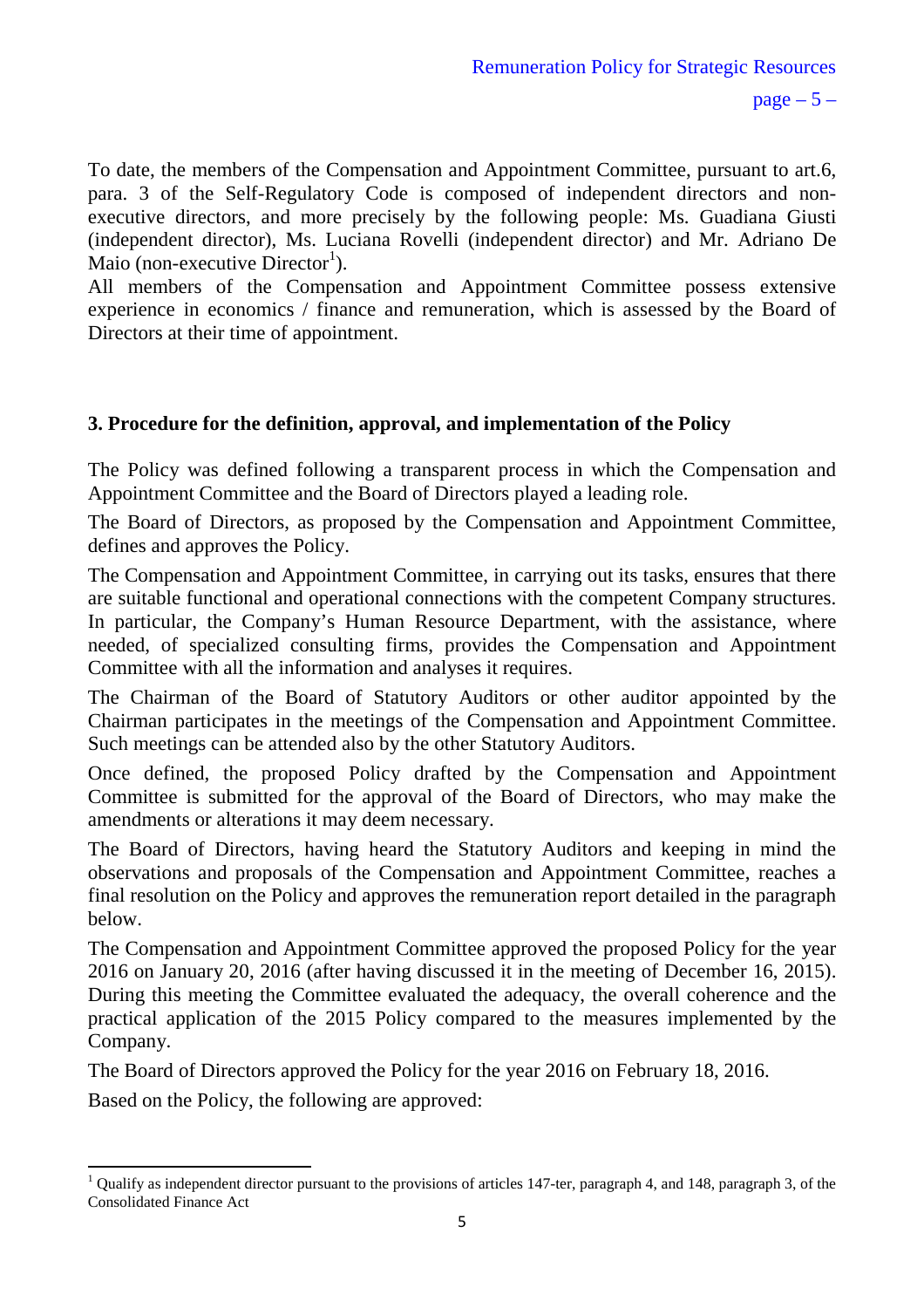- by the Board of Directors: the remuneration and contract proposals for executive directors upon conferral of their appointment, according to company practice, as well as any amendment or adjustment, if needed;

- by the Company's Human Resources Department, with the approval of executive officers: the remuneration adjustment proposals for the executives with strategic responsibilities (excluding regular members of the Board of Statutory Auditors);

- by the Shareholders: the remuneration of Statutory Auditors (please see paragraph 11 below in this regard).

### **4. Transparency**

The Policy is part of the Remuneration Report to be submitted annually to the Meeting of the Shareholders pursuant to art. 123-*ter* of the Consolidated Finance Act, which must be drafted in compliance with the provisions of art. 84-*quater* of the Regulations for Issuers and with Schedule 7-*bis* and 7-*ter*, contained in Annex 3A to the Regulations for Issuers (the "**Remuneration Report**"). The Remuneration Report, in Section II, includes also: *(i)* an indication of the remuneration of the members of the control and management bodies, managing directors, if any, and, collectively, the executives with strategic responsibilities, and *(ii)* reports the shares owned by the members of the managing or control bodies, by managing directors and executives with strategic responsibilities in the Company and in the Group.

The Remuneration Report is made available to the public at the Company's registered offices, on the Company website, and on the authorized storage mechanism (1INFO STORAGE) at least 21 days before the annual Meeting of Shareholders, generally coinciding with the meeting for the approval of the financial statements, so as to allow the Shareholders to express their non-binding vote to approve or disapprove the Policy. The results of the vote of the Shareholders on the Policy must be made available to the public on the Company website no later than 5 days after the meeting has taken place.

The Remuneration Report remains at the disposal of the public on the Company website in compliance with current regulations.

### **5. Directors remuneration – general guidelines**

In the Board of Directors it is possible to distinguish between:

- (i) executive directors;
- (ii) non-executive and/or independent directors.

The Board may also have executives with special appointments (members of the Compensation and Appointment Committee or the Audit and Risk Committee, the director forming part of the Supervisory Body pursuant to Italian Legislative Decree 231/01, the Lead Independent Director, and the members of the Committee for Transactions with Related Parties).

On the date of approval of this Policy, the directors are: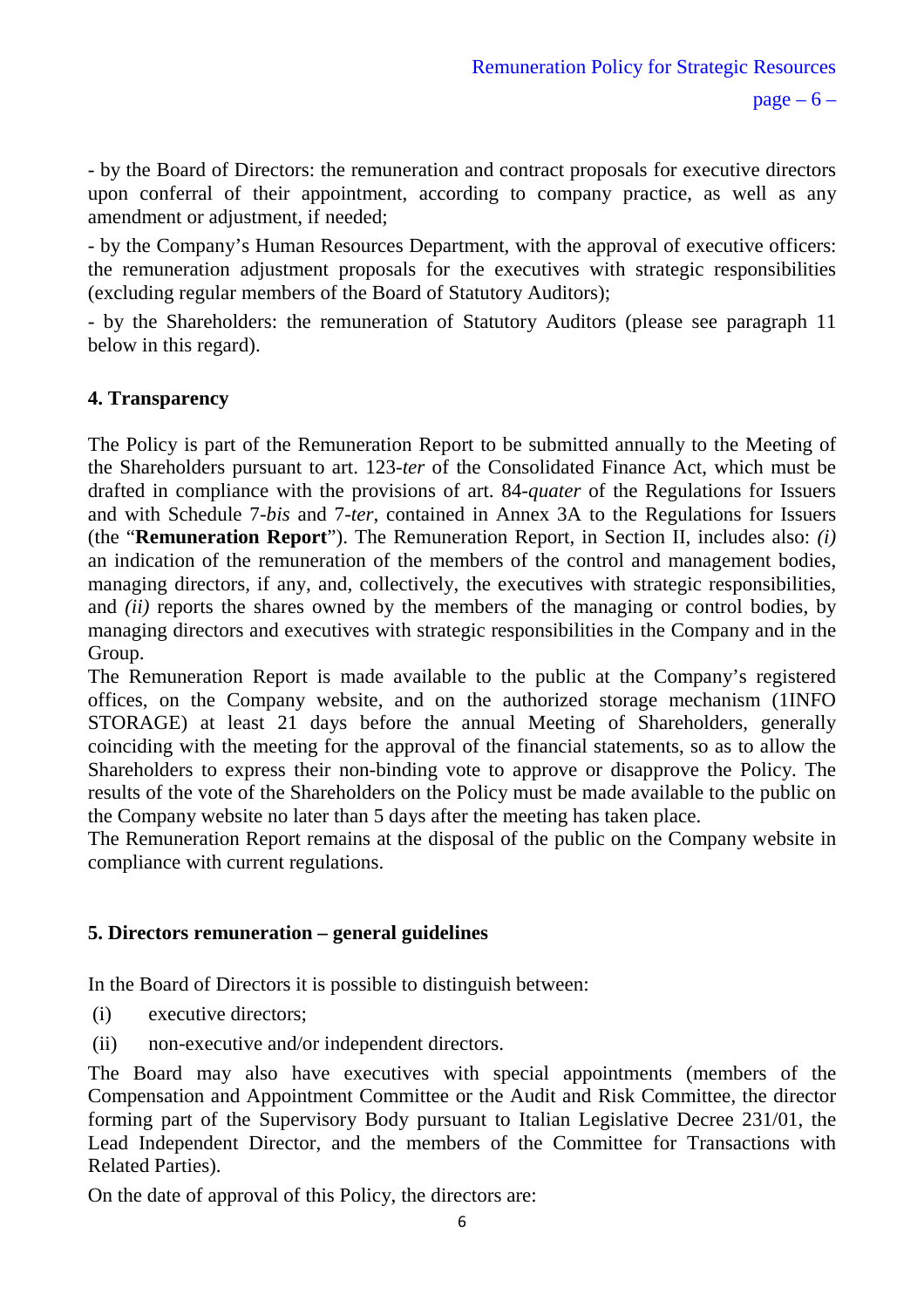- executive directors: the Chairman of the Board of Directors, Massimo della Porta (also serving as Chief Technology and Innovation Officer and as Group CEO) and the Managing Director Giulio Canale (serving also as Chief Financial Officer as well as Deputy CEO);
- non-executive directors: all the remaining directors, and namely Stefano Proverbio, Luciana Rovelli, Adriano De Maio, Alessandra della Porta, Luigi Lorenzo della Porta, Andrea Dogliotti, Pietro Mazzola, Roberto Orecchia (Lead Independent Director) and Gaudiana Giusti.

The Meeting of the Shareholders of SAES of April 28, 2015, on occasion of the appointment of the Board of Directors, defined the total compensation to be paid out pursuant to art. 2389, paragraph 1, of the Italian Civil Code, as wages and remuneration for its directors, appointing the Board of Directors with the task of dividing said total amount among its members.

In particular, the overall gross annual earnings was established by the Shareholders at EUR 120,000.00, and was subdivided by the Board of Directors in the meeting following their appointment, as follows:

- EUR 10,000.00 per director; and
- EUR 20,000.00 for the Chairman of the Board of Directors.

The Shareholders also resolved to pay the following remuneration to the committees forming part of the Board of Directors:

- EUR 9000.00 per member of the Audit Committee, and EUR 16,000.00 for the Chairman of the Audit Committee;
- EUR 4000.00 per member of the Compensation and Appointment Committee and EUR 7000.00 for the Chairman of the Compensation and Appointment Committee.
- no additional remuneration was to be paid to the members of the Committee for Transactions with Related Parties.

The additional remuneration for executives vested with special appointments was determined by the Board of Directors.

The Board determined the following yearly remuneration:

- EUR 16,000.00 for the Independent Director forming part of the Supervisory Body;
- EUR 20,000.00 for the Lead Independent Director.

Directors are also entitled to the refund of all expenses incurred in the performance of their duties.

In line with best practices, an insurance policy, the so-called D&O (Directors and Officers) Liability is entered into, covering for third party liability of corporate bodies acting in their capacity as directors or officers. Said insurance policy is aimed at holding the Group harmless from the losses deriving from any damages connected and attributable to the events foreseen in the applicable National Collective Labor Agreement and as defined in the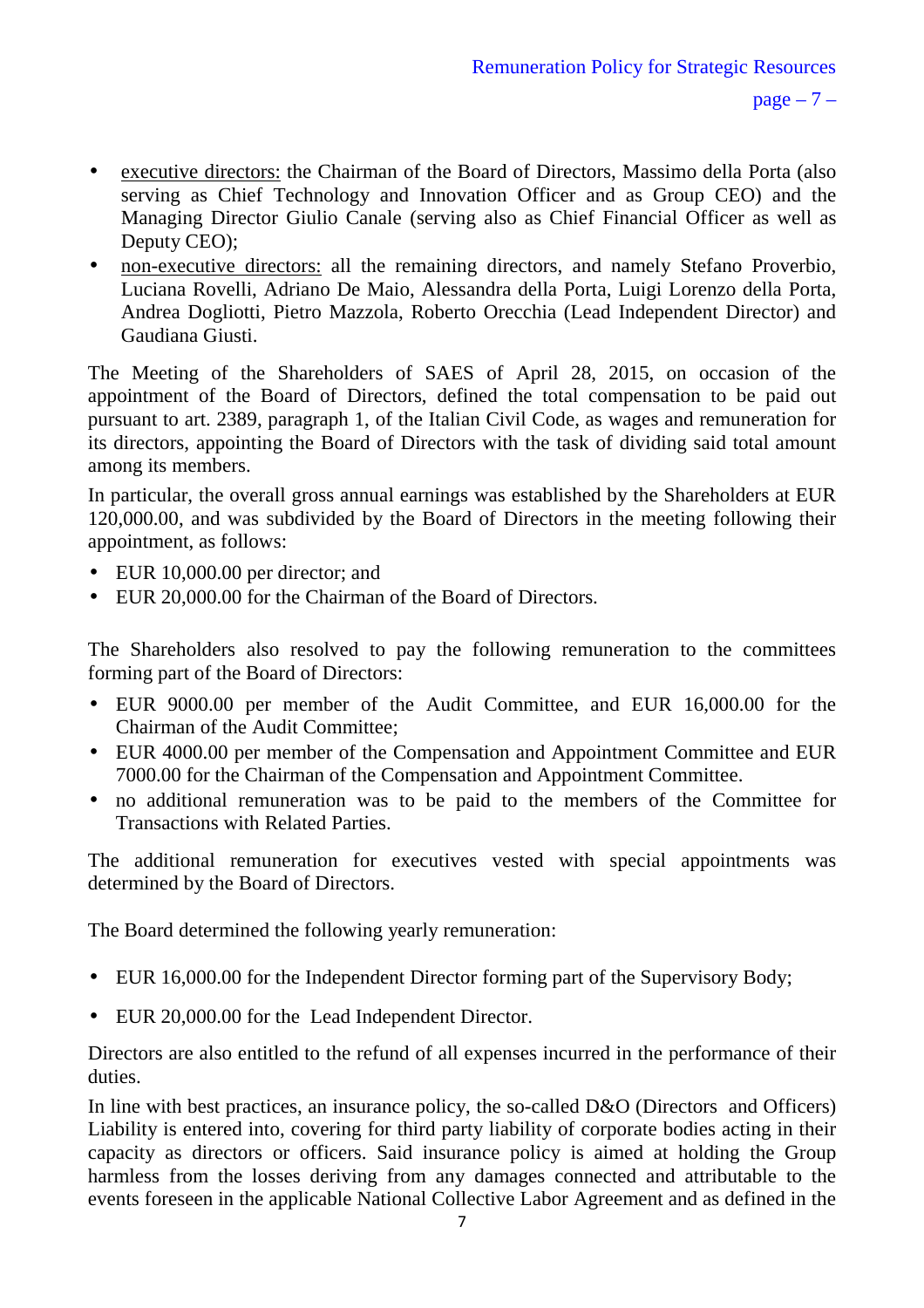relevant provisions of the appointment contract, excluding any willful misconduct or gross negligence.

Furthermore, in line with best practices, non-executive directors are not entitled to a variable remuneration adjustment, nor are they entitled to any bond or stock-based remuneration plan.

# **6. Remuneration of Executive Directors (Chairman and Managing Director)**

The Compensation and Appointment Committee submits proposals and/or opinions to the Board of Directors on the remuneration to be attributed to Executive Directors.

The remuneration of executive directors is comprised of the following elements:

- a fixed component of gross annual earnings;
- a variable component divided in two parts:
	- $\checkmark$  one payable annually (called MBO), to which directors are entitled upon the achievement of a specific company objective;
	- $\checkmark$  a medium/long term component with deferred payment (so-called LTI Plan).

The Company believes that remuneration should be connected with company performance. Nonetheless, the competitive aspect of remuneration should not be based on an excessive emphasis on short-term results alone, but rather on a balanced middle-ground between fixed and variable remuneration, avoiding unbalanced highs or lows that would hardly be justified in a business where the success of the Company is not always directly linked to short-term performance.

The fixed component is determined proportionally to the range of the tasks to which each executive is appointed and the responsibilities undertaken, and it must also reflect the experience and competence of each executive officer, so as to justly compensate the position, efforts, and performance even in case the Company's objectives are not achieved due to causes beyond the control of the executive directors (i.e. adverse market conditions). Equally important is the consistency with which the Policy is applied through time, to ensure the necessary organizational stability.

In determining the remuneration and its single components, the Board of Directors keeps in mind the scope of the appointments conferred upon the executive directors. In particular, remuneration is determined based on the following criteria:

- **a)** the fixed component weighs upon the Yearly Total Direct Compensation Target in a generally adequate and sufficient measure, in order to avoid excessive fluctuations which could not be justified in light of the labor market structure indicated above and the specific nature of the technological business in which SAES Group operates;
- **b)** the (yearly) MBO target incentive, assigned to executive directors upon achieving company objectives, may represent a significant component of remuneration, but it may not exceed the total amount of the fixed gross annual earnings component (GAE);
- **c)** all payments are payable only after the approval by the Shareholders of the relevant Financial Statements.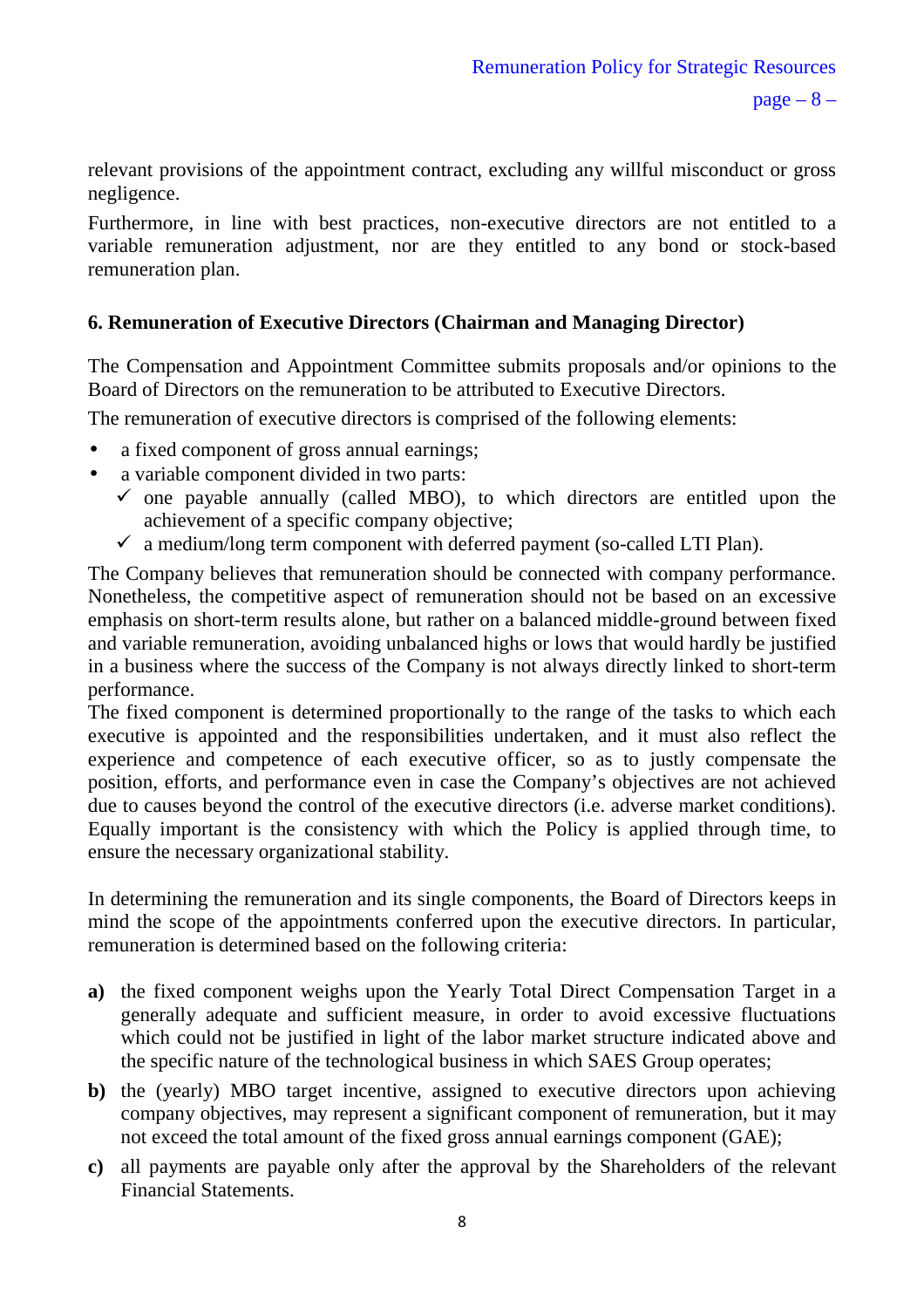The executive directors who hold positions on the Board of Directors of the subsidiaries do not receive any remuneration in addition to the remuneration described in this Policy.

Please refer to section 7 below for a more detailed description of the MBO and LTI Plan.

For executive directors not under top-management labor agreements, the Board of Directors generally provides for the following, with the purpose of ensuring comparable work conditions as those provided by the Law and/or by the National Collective Labor Agreement to the Italian executive officers of the Group and the most correct market benchmarks:

• Directors' Severance Indemnity ("TFM") pursuant to art. 17, paragraph 1, letter c) of the Consolidated Text of the Laws on Income Tax ("T.U.I.R.") no. 917/1986, having similar characteristics to those typical of regular Severance Indemnity ("TFR") pursuant to art. 2120 of the Italian Civil Code, due, pursuant to the Law, to the Italian executive officers of the Group, inclusive of all contributions borne by the employer, normally payable to social security Institutes or Funds for manager-level employment contracts. The Directors' Severance Indemnity was regularly instituted by the Shareholders of SAES Getters S.p.A. on April 27, 2006, and by the subsequent meetings for their appointment (April 21, 2009, April 24, 2012 and April 28, 2015). The Chairman and the Managing Director are entitled to such Severance Indemnity, as well as additional directors with operative/executive appointments, as indicated by the Board of Directors, after having examined the remuneration and social contribution status of each director.

The institution of Directors' Severance Indemnity is aimed at obtaining, upon retirement, a sufficient retirement fund – in line with Italian and international standards, which is conventionally fixed at 50% of the last salary received.

The resolutions relating to the Directors' Severance Indemnity were implemented by purchasing a Directors' Severance Indemnity insurance policy, with a leading insurance company, in the name of the Company, in compliance with the requirements of Law, funded by an annual premium of an amount equal to the provision for severance indemnity, in order to reach company objectives. Said provision is fixed at 20% of the fixed and variable remuneration paid to directors, as resolved by the Board of Directors pursuant to art. 2389 of the Italian Civil Code.

- an insurance policy covering work and non-work related injuries, with premiums paid by the Company;
- indemnity for permanent invalidity or death caused by illness;
- health insurance:
- additional benefits typically awarded to top management officers.

As of the date of validity of this Policy the Company has no incentive plans based on financial instruments.

The Board of Directors, upon the request of the Compensation and Appointment Committee, may award discretional bonuses to executive for specific exceptional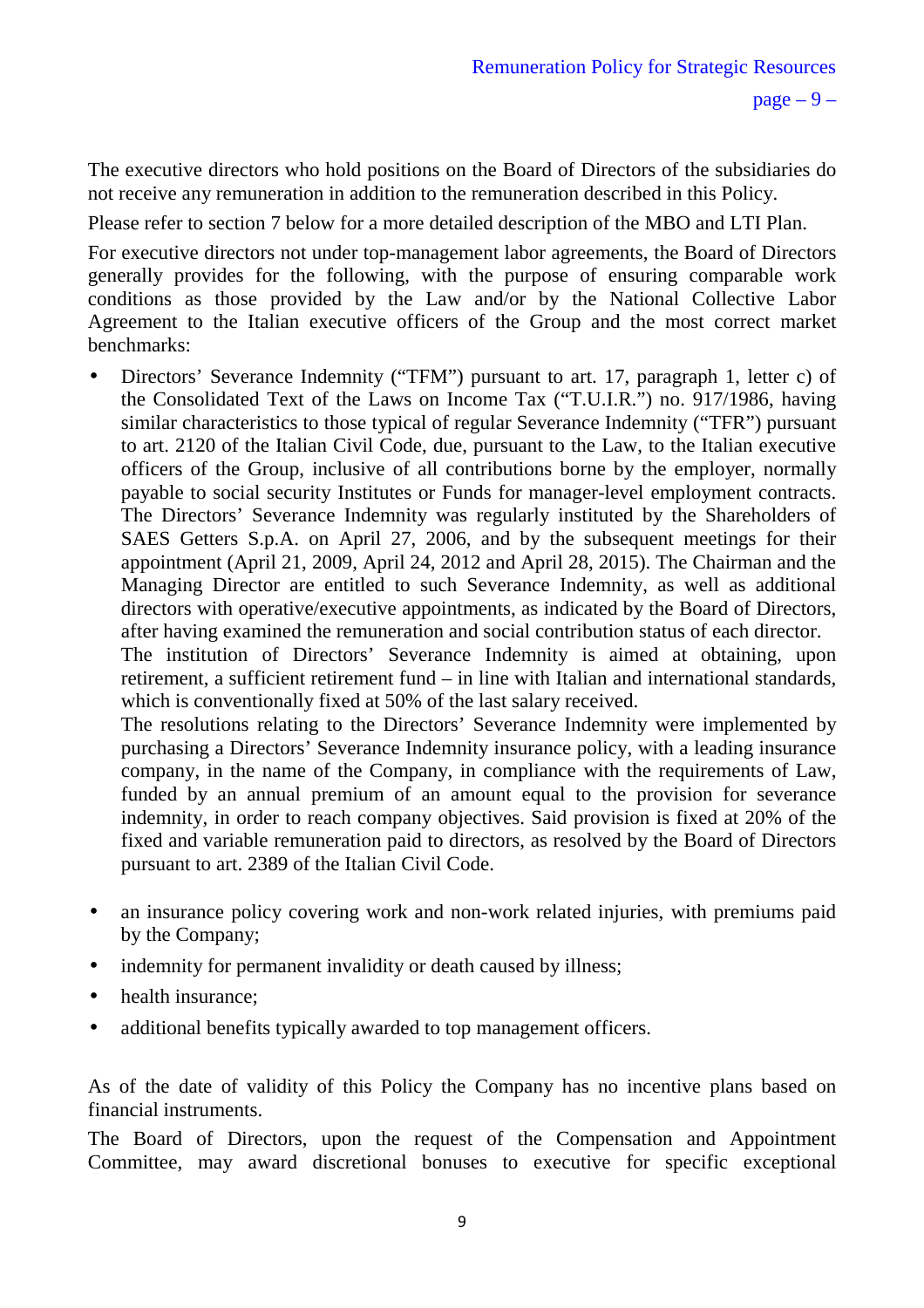operations, in terms of strategic relevance and consequence that have an impact on the Group's results.

An analysis of the positioning, composition, and, more generally, of the competitiveness of the remuneration of executive director is carried out by the Compensation and Appointment Committee and by the Board of Directors, with the assistance, where needed, of external consultants with proven and specific expertise in the field, and ascertained independence.

## **7. MBO and LTI Plan**

The annual variable component of remuneration ("**MBO"**) requires an evaluation of the executive's performance on a yearly basis. The MBO objectives for executive directors are established by the Board of Directors, in line with the Policy, upon a proposal by the Compensation and Appointment Committee, and are connected with the performance, on an annual basis, of the Company and the Group.

Accrual of the annual variable component is subject to the achievement of the "EBITDA" parameter.

In particular, the amount of MBO awarded to executive directors may never amount to more than 100% the fixed component of gross annual earnings/GAE. In order to contribute to the attainment of medium/long term interests, in 2009 the Group adopted a medium/long term incentive system connected with the achievement of the objectives contained in the threeyear strategic plan, i.e. the LTI Plan.

If the objectives of said three-year strategic plan are achieved, the executive officer participating in such objectives accrues an LTI incentive determined as a percentage of the fixed component of gross annual earnings/GAE awarded at the time in which his participation in the LTI Plan was established. This medium/long term variable component based on a target can in no case be in excess of 100% of the fixed component of gross annual earnings/GAE (Policy 2012-2014) upon reaching the target. Should results not only reach but go beyond the target, the incentive shall increase up to a maximum cap of 200% of the fixed component of gross annual earnings/GAE.

Payment of this incentive is deferred to the last year of the three-year period. Payment is subject to the Shareholders' approval of the Financial Statements for the relevant year.

With regard to the variable components of the remuneration of executive directors please note that the Compensation and Appointment Committee draws up and presents the MBO objectives to the Board of Directors, on an annual basis, and, during the following year, verifies the performance of each director in order to verify the attainment of the MBO objectives of the previous year.

The Compensation and Appointment Committee is also in charge of proposing the target goal of the LTI Plan to the Board of Directors, upon presentation and approval of the threeyear plan, and on its expiry shall carry out a verification of the performance of the executive order to define the achievement of the LTI Plan.

In case the entitlement threshold of the objectives is not reached, the director in question receives no incentive, or even a pro-rata share, of the LTI Plan.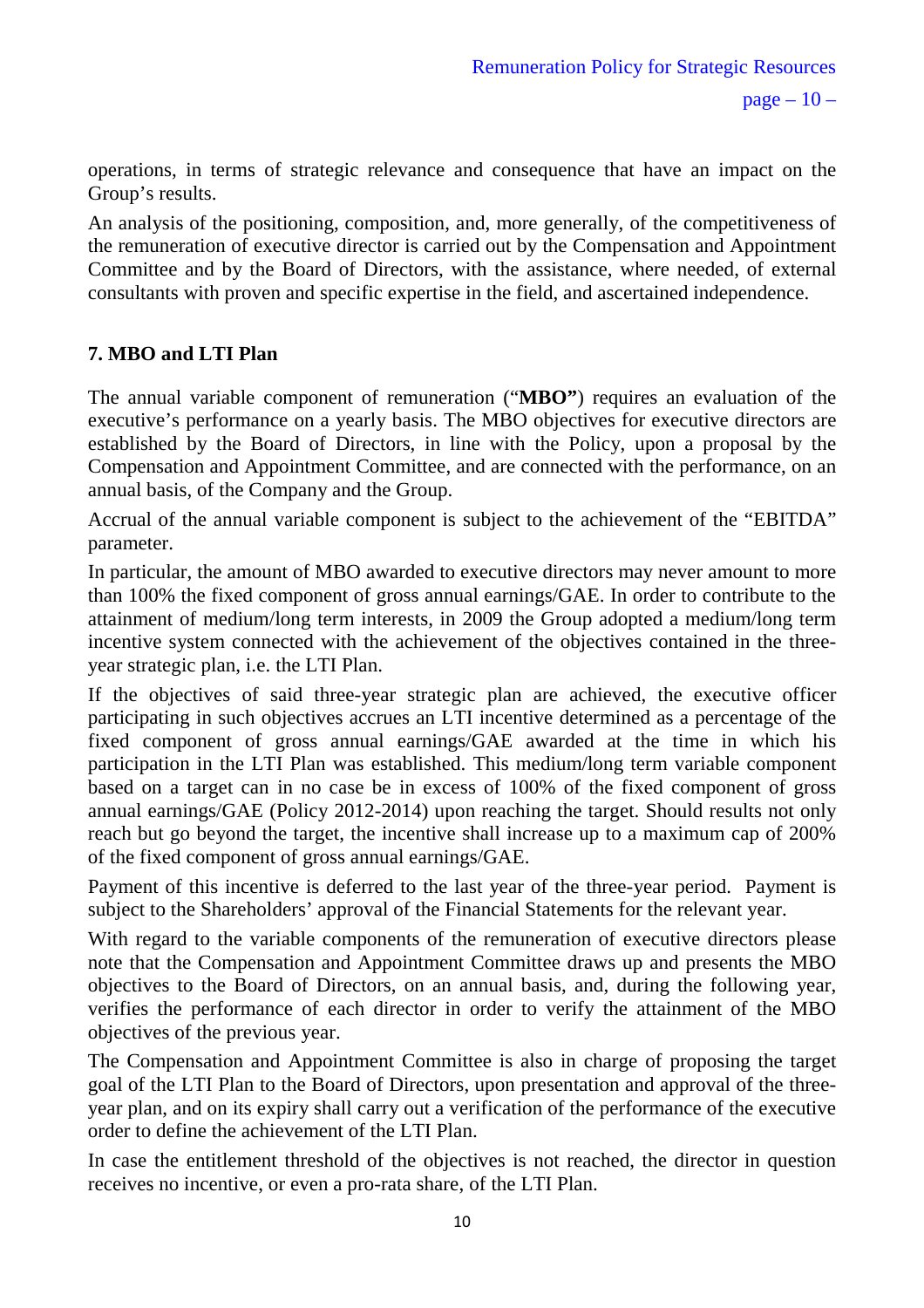The LTI Plan is also aimed at promoting retention: in case of termination of the appointment, for any reason, before the end of the three-year period, directors cannot claim any right over the LTI Plan, and consequently the three-year incentive, and even a *pro*-rata share thereof, will not be paid out.

#### **8. Indemnity in case of resignation, dismissal, or severance**

With regard to executive directors, the Company does not pay out any extraordinary indemnity linked to end of term of office.

No indemnity is due in case of revocation of appointment for just cause.

A specific indemnity may be awarded in case of revocation by the Meeting of the Shareholders or revocation, by the Board of Directors, of the powers granted to a director, without just cause, or termination of the employment agreement upon the initiative of the director for just cause, such as, by way of example, a substantial modification to the role or powers of such director, and/or in case of a hostile take-over.

In such cases, the allowance is equal to 2.5 years of the annual gross earnings, meaning the sum of the total remuneration (fixed remuneration to which the average of the variable perceived in the previous two years must be added).

Said amount is defined with the purpose of guaranteeing uniform treatment among executive directors and executives with strategic responsibilities, and is in line with the prevailing market practices of listed companies.

In case of revocation of the powers by the Board of Directors, motivated by a significantly substandard company performance (i.e. not under 40%) in relation to the results of comparable companies – in terms of size and market of reference – or of a relevant harm to the company's value, unrelated to market fluctuations, said indemnity may be reduced, or, in extreme circumstances, be completely revoked.

In case of non-renewal, remuneration equal to 2.0 years of the annual gross earnings is envisaged, meaning the sum of the total remuneration (gross annual earnings defined as the total of the fixed annual earnings increased by the average of the variable remuneration perceived in the previous two years ).

In case of resignation, executive directors are not entitled to any indemnity. Executive directors may resign with a six-month notice.

In case of illness or injury, which may prevent an executive vested with special appointments from carrying out his duties, said director shall be entitled to receive, for a period not exceeding twelve (12) consecutive months, an indemnity equal to one year's basic salary. Once the said period has expired, the Company may choose to terminate the employment agreement with said director, with a three-month prior notice, paying an indemnity of EUR 1,500,000.00 gross.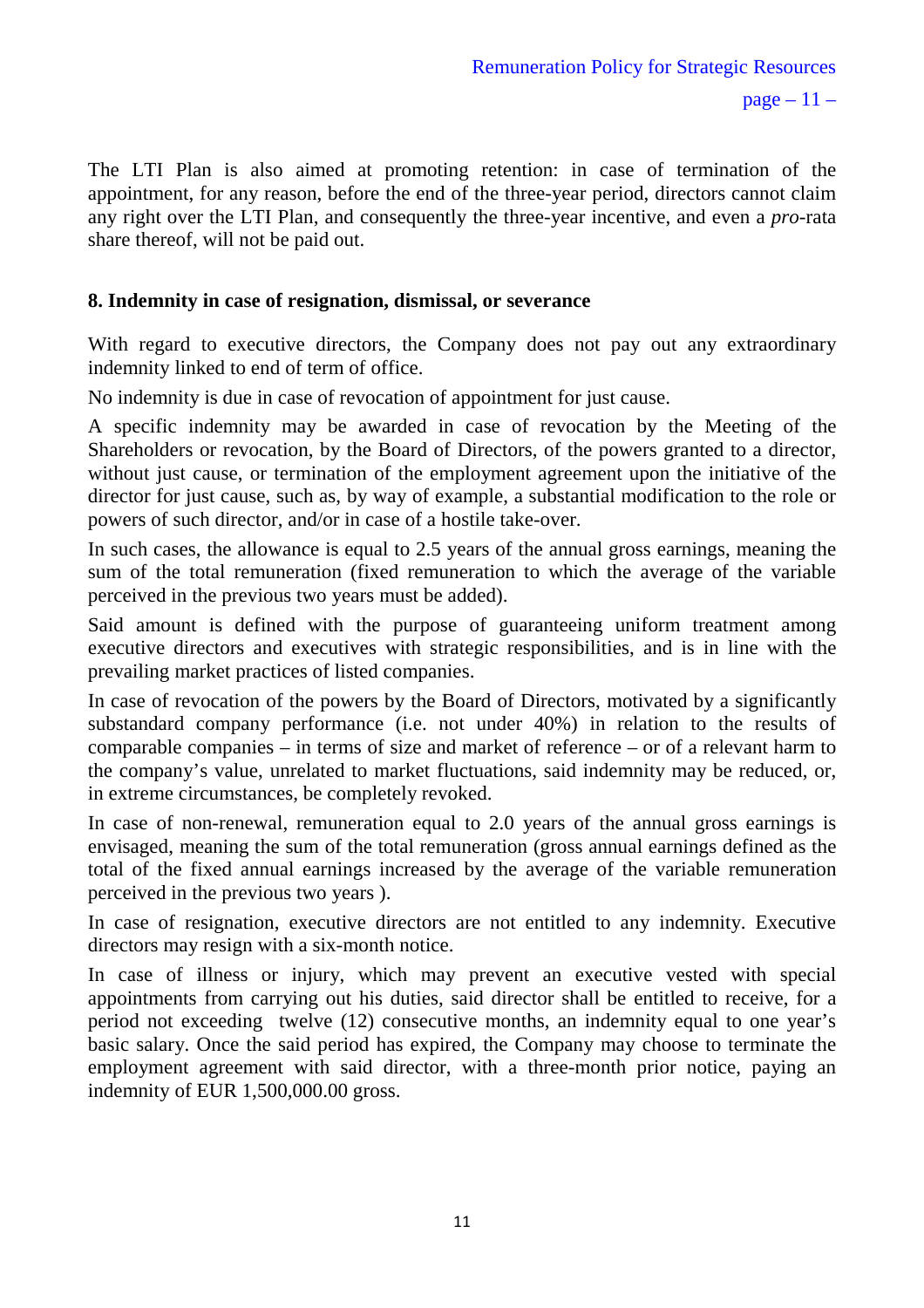### **9. Remuneration of Executives with Strategic Responsibilities (excluding regular members of the Board of Statutory Auditors)**

In order to motivate and retain executives with strategic responsibilities (i.e. first-level managers and members of the so-called Corporate Management Committee, a company committee outside of the corporate structure that includes first-level officers of the Company with reporting functions, where Executive Directors provide and share guidelines and objectives, thus excluding all regular members of the Board of Statutory Auditors), remuneration guidelines are as follows:

- a fixed component of gross annual earnings/GAE;
- a variable component paid annually (called MBO/PFS or "Partnership for success") which is awarded upon reaching predefined company/personal objectives with a target bonus of 40% of the basic annual salary;
- a medium/long term variable component (LTI Plan) connected to specific objectives, with deferred payment and a maximum cap of one year's salary, calculated on the basic salary at the time of assignment of the incentive.

Basic salaries/GAE are verified, and, where needed, adjusted on an annual basis by the Human Resource Department, and approved by the executive officers, taking a number of factors into consideration, including, by way of example, but not limited to: a) labor market fluctuations; b) work performance; c) level of responsibility/capacity; d) balance/equality of internal retribution levels; e) benchmark of similar positions in comparable companies; and f) experience, competence, potential and career opportunities.

Variable components are aimed at motivating executives with strategic responsibilities to reaching annual objectives (MBO/PFS) as well as long term strategic objectives.

The LTI Plan for executives with strategic responsibilities is aimed at promoting the loyalty and motivation of key resources, based on a retribution structure with several modified components, allowing the accrual of long-term capital. The LTI Plan is aimed at guaranteeing the Company greater organizational stability as a result of key-positions being held by the same people, and thus obtaining managerial continuity and alignment with strategic company objectives also in the medium-term.

Executives with strategic responsibilities, being hired under executive contracts, enjoy nonmonetary benefits that include health insurance, injury policies (both work and non-work related), life insurance policies and social security benefits. During 2013, the Company established an *ad hoc* program of non-monetary benefits called "Flexible Benefits" for executives with strategic responsibilities and other executives of the Company, the amount of which varies depending on the length of service of the executive (seniority calculated with exclusive reference to SAES) (EUR 2500 for managers with seniority working in SAES for over 6 years, EUR 1500 for the other managers) and has also been applied for the year 2016 (as was the case in the year 2015).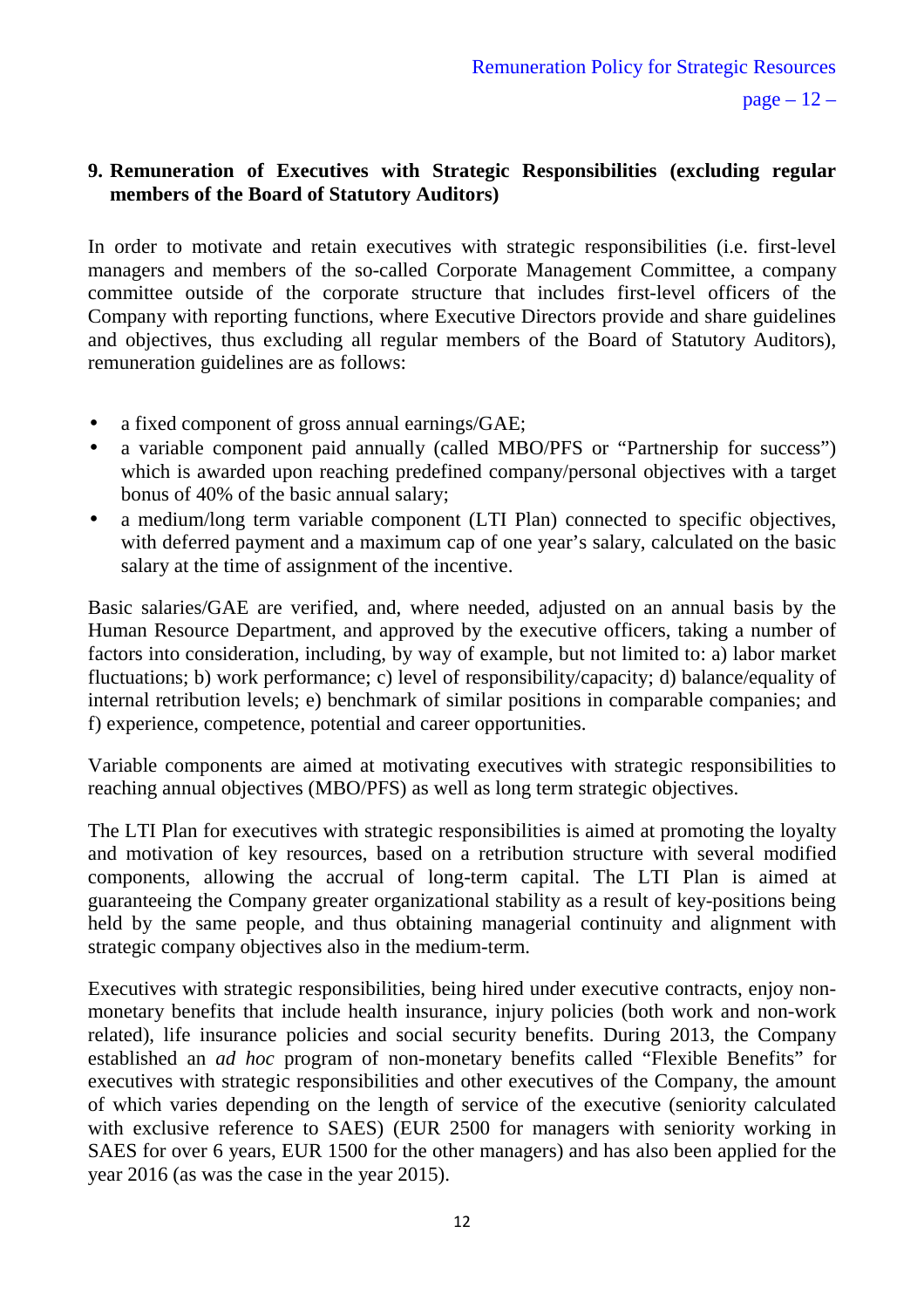Executives with strategic responsibilities enjoy indemnities in case of termination of the employment relationship without just cause by the Company, pursuant to the National Collective Labor Agreement (CCNL Dirigenti Industria), which provides for quantitative limits and application procedures.

Executives with strategic responsibilities who hold positions on the Boards of Directors of subsidiaries or other corporate bodies (e.g. Supervisory Body) do not receive any remuneration in addition to the remuneration they receive as employees (the aforesaid paragraph is also applicable to all other executives of the Group that do not have strategic responsibilities).

#### **10. Non-competition agreements and of change of controls**

The Company may enter into non-competition agreements with executive directors and executives with strategic responsibilities, which may provide for the payment of a sum related to remuneration with regard to the duration and scope of the obligations deriving from said agreement.

Non-competition obligations shall refer to the market sector in which the Group operates, and may extend to all the Countries in which the Group operates.

For the executives with strategic responsibilities, meaning the first line managers that are part of the Corporate Management Committee at the time of the event (i.e. charge of control), a bonus equal to 2.5 years of gross annual earnings is paid out in the event of termination of employment due to a change of control.

A "change of control" is defined as any event that directly or indirectly alters the ownership structure, the control chain of the Company and the Company's parent that may be exercised by the Company or by the executive as a better condition than the National Collective Labor Agreement for Industrial Managers ("CCNL Dirigenti Industria") in force.

The aforesaid requirement fully replaces the provisions set forth in the National Collective Labor Agreement for the case in question (article 13 CCNL Dirigenti Industria).

### **11. Remuneration of the Board of Statutory Auditors**

The remuneration to be awarded to the Board of Statutory Auditors is decided by the Shareholders upon the appointment of said board, and is proportionate to the commitment required and the importance of the role covered, as well as the company size and the sector in which it operates.

According to their participation in other control bodies (for example, in the Supervisory Board pursuant to Italian Legislative Decree 231/01), and within the limits provided for by the applicable laws, Statutory Auditors may be entitled to additional remuneration.